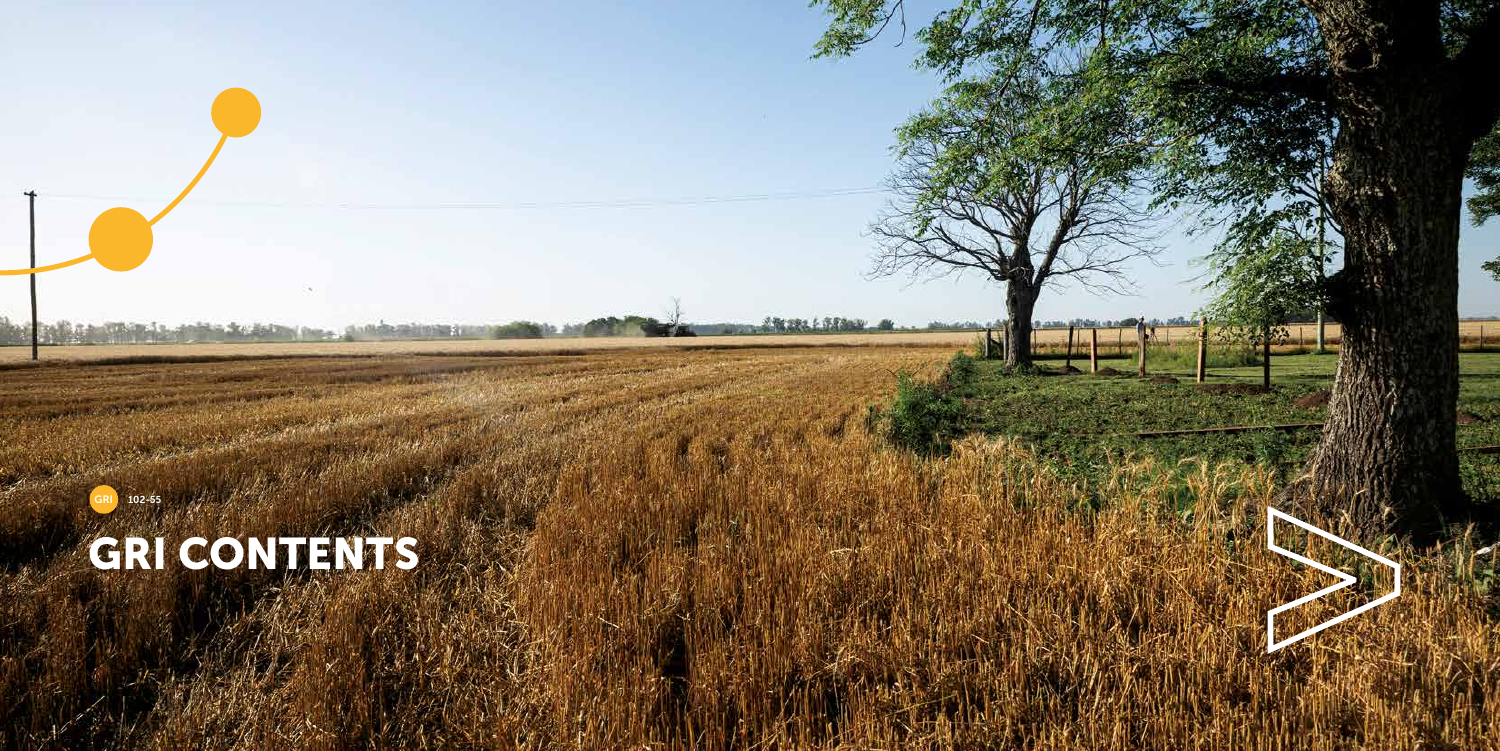| <b>GRI</b><br><b>Standard</b> | <b>Contents</b>                                                 | Page or<br>reference                                                                                                            | <b>Omission</b> | <b>PGNU</b> | <b>SDG</b> | <b>Targets</b> |
|-------------------------------|-----------------------------------------------------------------|---------------------------------------------------------------------------------------------------------------------------------|-----------------|-------------|------------|----------------|
|                               | <b>GRI 101 - FOUNDATIONS (2016)</b>                             |                                                                                                                                 |                 |             |            |                |
|                               | <b>GRI 102 - GENERAL CONTENTS (2016)</b>                        |                                                                                                                                 |                 |             |            |                |
|                               | <b>1. ORGANIZATIONAL PROFILE</b>                                |                                                                                                                                 |                 |             |            |                |
| $102 - 1$                     | Name of the organization                                        | $\overline{9}$                                                                                                                  |                 |             |            |                |
| $102 - 2$                     | Activities, brands, products, and services                      | 12.16                                                                                                                           |                 |             |            |                |
| $102 - 3$                     | Location of headquarters                                        | 12                                                                                                                              |                 |             |            |                |
| $102 - 4$                     | Location of operations                                          | 12                                                                                                                              |                 |             |            |                |
| $102 - 5$                     | Ownership and legal form                                        | 21                                                                                                                              |                 |             |            |                |
| $102 - 6$                     | Markets served                                                  | 12,60                                                                                                                           |                 |             |            |                |
| $102 - 7$                     | Scale of the organization                                       | 9,53                                                                                                                            |                 |             |            |                |
| $102 - 8$                     | Information on employees and other workers                      | 83                                                                                                                              |                 | 6           | $8 - 10$   | $8.5 - 10.3$   |
| $102 - 9$                     | Supply Chain                                                    | 60                                                                                                                              |                 |             |            |                |
| 102-10                        | Significant changes to the organization and its<br>supply chain | There were<br>no significant<br>changes in the<br>size, structure,<br>ownership or<br>supply chain of<br>the organiza-<br>tion. |                 |             |            |                |
| 102-11                        | Precautionary principle or approach                             | 33, 53                                                                                                                          |                 |             |            |                |
| $102 - 12$                    | <b>External initiatives</b>                                     | 33                                                                                                                              |                 |             |            |                |
| $102 - 13$                    | Membership of associations                                      | 33                                                                                                                              |                 |             |            |                |
| <b>2. STRATEGY</b>            |                                                                 |                                                                                                                                 |                 |             |            |                |
| 102-14                        | Statement from senior decision-maker                            | 6                                                                                                                               |                 |             |            |                |
| 102-15                        | Principales impactos, riesgos y oportunidades                   | 21                                                                                                                              |                 |             |            |                |
|                               | <b>3. ETHICS AND INTEGRITY</b>                                  |                                                                                                                                 |                 |             |            |                |
| $102 - 16$                    | Values, principles, standards, and norms of<br>behavior         | 21, 27                                                                                                                          |                 | 10          | 16         | 16.3           |
| $102 - 17$                    | Mechanisms for advice and concerns about<br>ethics              | 27                                                                                                                              |                 | 10          | 16         | 16.3           |
| <b>4. GOVERNANCE</b>          |                                                                 |                                                                                                                                 |                 |             |            |                |
| 102-18                        | Governance structure                                            | 21                                                                                                                              |                 |             |            |                |
| 102-19                        | Delegating authority                                            | 21                                                                                                                              |                 |             |            |                |

| GRI<br><b>Standard</b> | <b>Contents</b>                                  | Page or<br>reference | <b>Omission</b> | <b>PGNU</b>    | <b>SDG</b> | <b>Targets</b> |
|------------------------|--------------------------------------------------|----------------------|-----------------|----------------|------------|----------------|
| $102 - 20$             | Executive-level responsibility for economic,     | 21                   |                 |                |            |                |
|                        | environmental, and social topics                 |                      |                 |                |            |                |
| 102-21                 | Consulting stakeholders on economic,             | 33                   |                 |                | 16         | 16.7           |
|                        | environmental, and social topics                 |                      |                 |                |            |                |
| $102 - 22$             | Composition of the highest governance body       | 21                   |                 |                | $5 - 16$   | $5.5 - 16.7$   |
|                        | and its committees                               |                      |                 |                |            |                |
| 102-23                 | Chair of the highest governance body             | 21                   |                 |                | 16         | 16.6           |
| 102-25                 | Conflicts of interests                           | 27                   |                 |                | 16         | 16.6           |
| 102-26                 | Function of the highest governance body in       | 21                   |                 |                |            |                |
|                        | the selection of objectives, values and strategy |                      |                 |                |            |                |
| 102-27                 | Collective knowledge of the highest              | 33                   |                 |                |            |                |
|                        | governance body                                  |                      |                 |                |            |                |
| 102-28                 | Evaluating the performance of the highest        | 21                   |                 |                |            |                |
|                        | governance body                                  |                      |                 |                |            |                |
| $102 - 29$             | Identifying and managing economic, environ-      | 21                   |                 |                | 16         | 16.7           |
|                        | mental, and social impacts                       |                      |                 |                |            |                |
| 102-30                 | Effectiveness of risk management processes       | 21                   |                 |                |            |                |
| 102-31                 | Review of economic, environmental, and           | 21                   |                 |                |            |                |
|                        | social topics                                    |                      |                 |                |            |                |
| 102-32                 | Function of the highest governance body in       | 21                   |                 |                |            |                |
|                        | the preparation of sustainability reports        |                      |                 |                |            |                |
| 102-33                 | Communicating critical concerns                  | 33                   |                 |                |            |                |
| 102-34                 | Nature and total number of critical concerns     | 33                   |                 |                |            |                |
|                        | <b>5. STAKEHOLDER ENGAGEMENT</b>                 |                      |                 |                |            |                |
| $102 - 40$             | List of stakeholders                             | 33                   |                 |                |            |                |
| $102 - 41$             | Collective bargaining agreements                 | 83                   |                 | $\overline{3}$ | 8          | 8.8            |
| 102-42                 | Identifying and selecting stakeholders           | 33                   |                 |                |            |                |
| $102 - 43$             | Approach to stakeholder engagement               | 33                   |                 |                |            |                |
| $102 - 44$             | Key topics and concerns raised                   | 33                   |                 |                |            |                |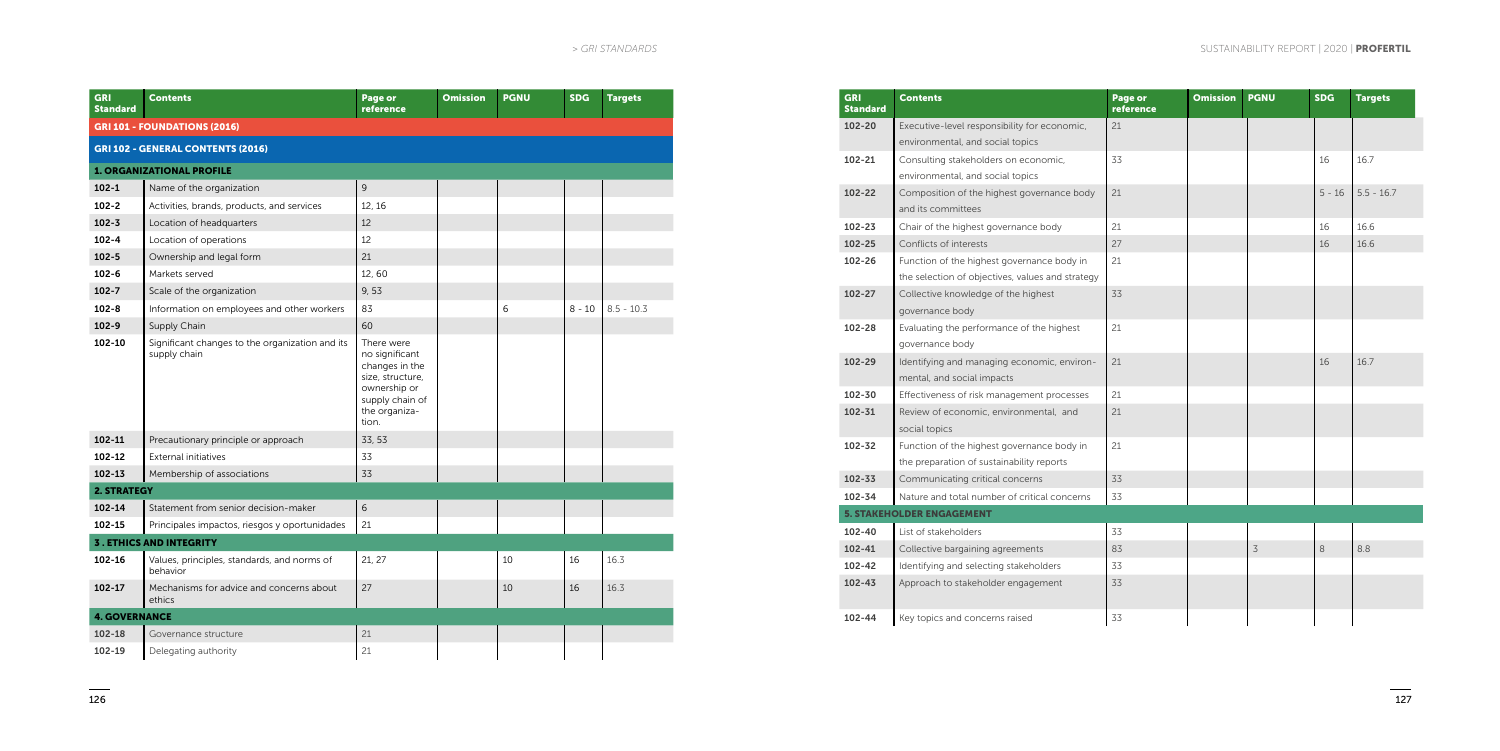| <b>GRI</b><br><b>Standard</b> | <b>Contents</b>                                                            | Page or<br>reference                                                                                       | <b>Omission</b> | <b>PGNU</b> | <b>SDG</b> | <b>Targets</b> |
|-------------------------------|----------------------------------------------------------------------------|------------------------------------------------------------------------------------------------------------|-----------------|-------------|------------|----------------|
|                               | <b>6. REPORTING PRACTICE</b>                                               |                                                                                                            |                 |             |            |                |
| 102-45                        | Entities included in the consolidated financial<br>statements              | 47                                                                                                         |                 |             |            |                |
| 102-46                        | Definition of the contents of the reports and<br>topic Boundaries          | 47                                                                                                         |                 |             |            |                |
| $102 - 47$                    | List of material topics                                                    | 47                                                                                                         |                 |             |            |                |
| 102-48                        | Restatements of information                                                | With respect<br>to the previous<br>report there is<br>no significant<br>restatement of<br>the information. |                 |             |            |                |
| 102-49                        | Changes in reporting                                                       | No significant<br>changes in<br>the material<br>issues and their<br>Boundary                               |                 |             |            |                |
| 102-50                        | Reporting period                                                           | 47                                                                                                         |                 |             |            |                |
| 102-51                        | Date of most recent report                                                 | 2019                                                                                                       |                 |             |            |                |
| 102-52                        | Reporting cycle                                                            | Annual                                                                                                     |                 |             |            |                |
| $102 - 53$                    | Contact point for questions regarding the report                           | 47                                                                                                         |                 |             |            |                |
| $102 - 54$                    | Statement of preparation of the report in<br>accordance with GRI standards | 47                                                                                                         |                 |             |            |                |
| 102-55                        | GRI content index                                                          | 124                                                                                                        |                 |             |            |                |
| 102-56                        | External assurance                                                         | 47                                                                                                         |                 |             |            |                |
|                               | <b>GRI 200- ECONOMIC STANDARDS</b>                                         |                                                                                                            |                 |             |            |                |
|                               | <b>ECONOMIC PERFORMANCE</b>                                                |                                                                                                            |                 |             |            |                |
|                               | <b>GRI 103 MANAGEMENT APPROACH (2016)</b>                                  |                                                                                                            |                 |             |            |                |
| $103 - 1$                     | Explanation of the material topic and its<br>Boundary                      | 47                                                                                                         |                 |             |            |                |
| $103 - 2$                     | The management approach and its components                                 | 53                                                                                                         |                 |             |            |                |
| $103 - 3$                     | Evaluation of the management approach                                      | 53                                                                                                         |                 |             |            |                |

| <b>GRI</b><br><b>Standard</b> | <b>Contents</b>                                                                           | Page or<br>reference | <b>Omission</b> | <b>PGNU</b>    | <b>SDG</b>    | <b>Targets</b>                    |
|-------------------------------|-------------------------------------------------------------------------------------------|----------------------|-----------------|----------------|---------------|-----------------------------------|
|                               | <b>GRI 201 ECONOMIC PERFORMANCE (2016)</b>                                                |                      |                 |                |               |                                   |
| $201 - 1$                     | Direct economic value generated and distrib-<br>uted                                      | 53                   |                 |                | $8 - 9$       | $8.1 - 8.2$<br>$9.1 - 9.4$<br>9.5 |
| $201 - 2$                     | Financial implications and other risks and op-<br>portunities arising from climate change | 53                   |                 | $\overline{7}$ | 13            | 13.1                              |
|                               | <b>INDIRECT ECONOMIC IMPACTS</b>                                                          |                      |                 |                |               |                                   |
|                               | <b>GRI 103 MANAGEMENT APPROACH (2016)</b>                                                 |                      |                 |                |               |                                   |
| $103 - 1$                     | Explanation of the material topic and its<br>Boundary                                     | 47                   |                 |                |               |                                   |
| $103 - 2$                     | The management approach and its compo-<br>nents                                           | 53, 107              |                 |                |               |                                   |
| $103 - 3$                     | Evaluation of the management approach                                                     | 53, 107              |                 |                |               |                                   |
|                               | <b>GRI 203 INDIRECT ECONOMIC IMPACTS (2016)</b>                                           |                      |                 |                |               |                                   |
| $203 - 1$                     | Infrastructure investments and services sup-<br>ported                                    | 107                  |                 |                | $5 - 9$<br>11 | $5.4 - 9.1 - 9.4$<br>$-11.2$      |
| $203 - 2$                     | Significant indirect economic impacts                                                     | 53                   |                 |                | $1 - 8$       | $1.2 - 1.4$<br>$8.2 - 8.3$<br>8.5 |
|                               | <b>PROCUREMENT PRACTICES</b>                                                              |                      |                 |                |               |                                   |
|                               | <b>GRI 103 MANAGEMENT APPROACH (2016)</b>                                                 |                      |                 |                |               |                                   |
| $103 - 1$                     | Explanation of the material topic and its<br>Boundary                                     | 47                   |                 |                |               |                                   |
| $103 - 2$                     | The management approach and its components                                                | 60                   |                 |                |               |                                   |
| $103 - 3$                     | Evaluation of the management approach                                                     | 60                   |                 |                |               |                                   |
|                               | <b>GRI 204. PROCUREMENT PRACTICES (2016)</b>                                              |                      |                 |                |               |                                   |
| $204 - 1$                     | Proportion of spending on local suppliers                                                 | 60                   |                 |                | 8             | 8.3                               |
| <b>ANTICORRUPTION</b>         |                                                                                           |                      |                 |                |               |                                   |
|                               | <b>GRI 103. MANAGEMENT APPROACH (2016)</b>                                                |                      |                 |                |               |                                   |
| $103 - 1$                     | Explanation of the material topic and its<br>Boundary                                     | 47                   |                 |                |               |                                   |
| $103 - 2$                     | The management approach and its components                                                | 27                   |                 |                |               |                                   |
| $103 - 3$                     | Evaluation of the management approach                                                     | 27                   |                 |                |               |                                   |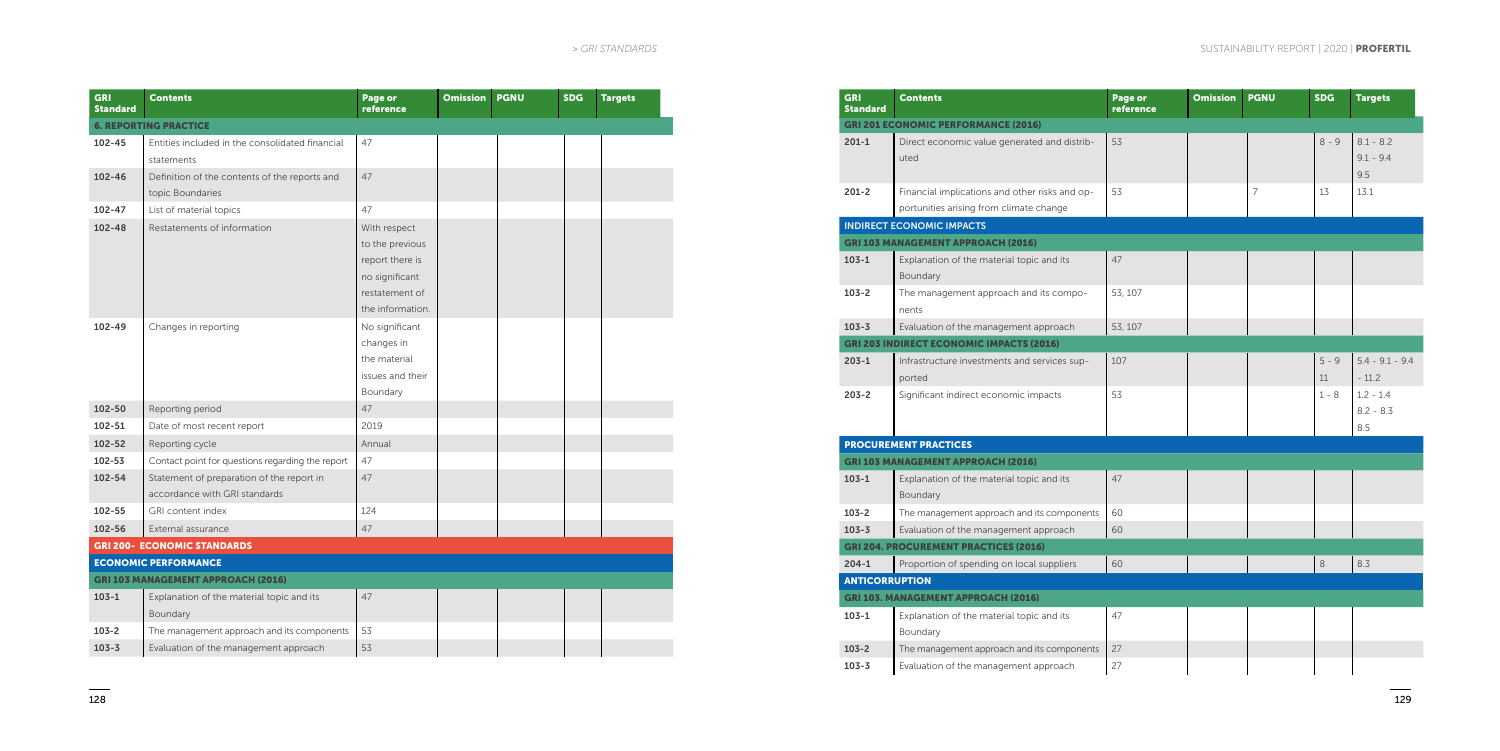| <b>GRI</b><br><b>Standard</b>         | <b>Contents</b>                                  | Page or<br>reference | <b>Omission</b> | <b>PGNU</b> | <b>SDG</b> | <b>Targets</b>   |  |
|---------------------------------------|--------------------------------------------------|----------------------|-----------------|-------------|------------|------------------|--|
| <b>GRI 205- ANTICORRUPTION (2016)</b> |                                                  |                      |                 |             |            |                  |  |
| $205 - 1$                             | Operations assessed for corruption-related risks | 27                   |                 |             | 16         | 16.5             |  |
| $205 - 2$                             | Communication and training on anti-corrup-       | 27                   |                 |             | 16         | 16.5             |  |
|                                       | tion policies and procedures                     |                      |                 |             |            |                  |  |
| $205 - 3$                             | Confirmed incidents of corruption and actions    | 27                   |                 |             | 16         | 16.5             |  |
|                                       | taken                                            |                      |                 |             |            |                  |  |
|                                       | <b>GRI 300 - ENVIRONMENTAL STANDARDS</b>         |                      |                 |             |            |                  |  |
| <b>ENERGY</b>                         |                                                  |                      |                 |             |            |                  |  |
|                                       | <b>GRI 103- MANAGEMENT APPROACH (2016)</b>       |                      |                 |             |            |                  |  |
| $103 - 1$                             | Explanation of the material topic and its        | 47                   |                 |             |            |                  |  |
|                                       | Boundary                                         |                      |                 |             |            |                  |  |
| $103 - 2$                             | The management approach and its components       | 71                   |                 |             |            |                  |  |
| $103 - 3$                             | Evaluation of the management approach            | 71                   |                 |             |            |                  |  |
|                                       | <b>GRI 302- ENERGY (2016)</b>                    |                      |                 |             |            |                  |  |
| $302 - 1$                             | Energy consumption within the organization       | 71                   |                 | $7 - 8$     | $7 - 8$    | $7.2 - 7.3$      |  |
|                                       |                                                  |                      |                 |             | $12 -$     | $8.4 - 12.2$     |  |
|                                       |                                                  |                      |                 |             | 13         | 13.1             |  |
| $302 - 3$                             | Energy intensity                                 | 71                   |                 | 8           | $7 - 8$    | $7.3 - 8.4$ 12.2 |  |
|                                       |                                                  |                      |                 |             | $-12-$     | $-13.1$          |  |
|                                       |                                                  |                      |                 |             | 13         |                  |  |
| $302 - 4$                             | Reduction of energy consumption                  | 71                   |                 | $8 - 9$     | $7 - 8$    | $7.3 - 8.4$ 12.2 |  |
|                                       |                                                  |                      |                 |             | $12 -$     | $-13.1$          |  |
|                                       |                                                  |                      |                 |             | 13         |                  |  |
| $302 - 5$                             | Reduction in energy requirements of products     | 71                   |                 | $8 - 9$     | $7 - 8$    | $7.3 - 8.4$ 12.2 |  |
|                                       | and services                                     |                      |                 |             | $12 -$     | $-13.1$          |  |
|                                       |                                                  |                      |                 |             | 13         |                  |  |
|                                       | <b>WATER AND EFFLUENTS</b>                       |                      |                 |             |            |                  |  |
|                                       | <b>GRI 103 MANAGEMENT APPROACH (2016)</b>        |                      |                 |             |            |                  |  |
| $103 - 1$                             | Explanation of the material topic and its        | 47                   |                 |             |            |                  |  |
|                                       | Boundary                                         |                      |                 |             |            |                  |  |
| $103 - 2$                             | The management approach and its components       | 71                   |                 |             |            |                  |  |
|                                       |                                                  |                      |                 |             |            |                  |  |

| <b>GRI</b><br><b>Standard</b> | <b>Contents</b>                                                                    | Page or<br>reference | <b>Omission</b> | <b>PGNU</b> | <b>SDG</b>                  | <b>Targets</b>             |
|-------------------------------|------------------------------------------------------------------------------------|----------------------|-----------------|-------------|-----------------------------|----------------------------|
|                               | <b>GRI 303- WATER AND EFFLUENTS MANAGEMENT APPROACH (2018)</b>                     |                      |                 |             |                             |                            |
| $303 - 1$                     | Interactions with water as a shared resource                                       | 71                   |                 |             | $6 - 12$                    | $6.3 - 6.4$<br>$6.A - 6.E$ |
| $303 - 2$                     | Management of water discharge-related<br>impacts                                   | 71                   |                 |             | 6                           | 6.3                        |
|                               | <b>GRI 303- WATER AND EFFLUENTS (2018)</b>                                         |                      |                 |             |                             |                            |
| $303 - 4$                     | Water discharge                                                                    | 71                   |                 | 8           | 6                           | 6.3                        |
| $303 - 5$                     | Water consumption                                                                  | 71                   |                 | 8           | 6                           | 6.4                        |
| <b>EMISSIONS</b>              |                                                                                    |                      |                 |             |                             |                            |
|                               | <b>GRI 103- MANAGEMENT APPROACH (2016)</b>                                         |                      |                 |             |                             |                            |
| $103 - 1$                     | Explanation of the material topic and its<br>Boundary                              | 71                   |                 |             |                             |                            |
| $103 - 2$                     | The management approach and its components                                         | 71                   |                 |             |                             |                            |
| $103 - 3$                     | Evaluation of the management approach                                              | 71                   |                 |             |                             |                            |
|                               | <b>GRI-305 EMISSIONS (2016)</b>                                                    |                      |                 |             |                             |                            |
| $305 - 1$                     | Direct (Scope 1) GHG emissions                                                     | 71                   |                 | $7 - 8$     | $3 - 12$<br>$13 -$<br>14 15 | $3.9 - 12.$<br>$-14.315$   |
| $305 - 5$                     | Reduction of GHG emissions                                                         | 71                   |                 | $8 - 9$     | $13 -$<br>14 15             | $13.1 - 14$<br>15.2        |
| $305 - 7$                     | Nitrogen oxides (NOX), sulfur oxides (SOX),<br>and other significant air emissions | 71                   |                 | $7 - 8$     | $3 - 12$<br>$14 -$<br>15    | $3.9 - 12.$<br>$14.3 - 15$ |
| <b>WASTE</b>                  |                                                                                    |                      |                 |             |                             |                            |
|                               | <b>GRI 103- MANAGEMENT APPROACH (2016)</b>                                         |                      |                 |             |                             |                            |
| $103 - 1$                     | Explanation of the material topic and its<br>Boundary                              | 47                   |                 |             |                             |                            |
| $103 - 2$                     | The management approach and its components                                         | 71                   |                 |             |                             |                            |
| $103 - 3$                     | Evaluation of the management approach                                              | 71                   |                 |             |                             |                            |

| Page or<br>reference | <b>Omission</b> | <b>PGNU</b> | SDG        | <b>Targets</b>    |
|----------------------|-----------------|-------------|------------|-------------------|
| CH (2018)            |                 |             |            |                   |
| 71                   |                 |             | $6 - 12$   | $6.3 - 6.4$       |
|                      |                 |             |            | $6.A - 6.B$ 12.4  |
| 71                   |                 |             | 6          | 6.3               |
|                      |                 |             |            |                   |
| 71                   |                 | $\,8\,$     | $\sqrt{6}$ | 6.3               |
| 71                   |                 | 8           | 6          | 6.4               |
|                      |                 |             |            |                   |
|                      |                 |             |            |                   |
| 71                   |                 |             |            |                   |
| 71                   |                 |             |            |                   |
| 71                   |                 |             |            |                   |
|                      |                 |             |            |                   |
| 71                   |                 | $7 - 8$     | $3 - 12$   | $3.9 - 12.4$ 13.1 |
|                      |                 |             | $13 -$     | $-14.315.2$       |
|                      |                 |             | 14 15      |                   |
| 71                   |                 | $8 - 9$     | $13 -$     | $13.1 - 14.3$     |
|                      |                 |             | 14 15      | 15.2              |
| 71                   |                 | $7 - 8$     | $3 - 12$   | $3.9 - 12.4 -$    |
|                      |                 |             | $14 -$     | $14.3 - 15.2$     |
|                      |                 |             | $15\,$     |                   |
|                      |                 |             |            |                   |
|                      |                 |             |            |                   |
| 47                   |                 |             |            |                   |
| 71                   |                 |             |            |                   |
| 71                   |                 |             |            |                   |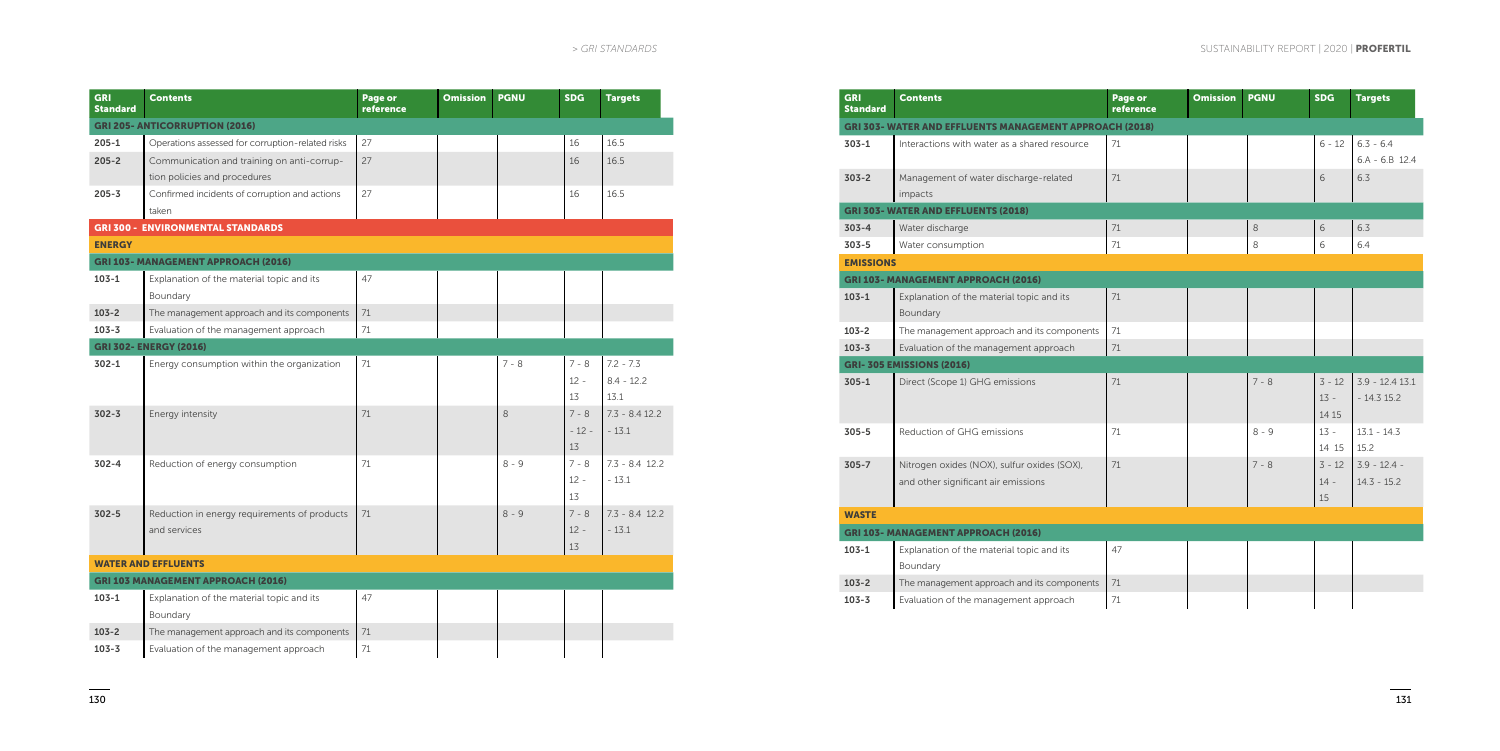| <b>GRI</b><br><b>Standard</b>                    | <b>Contents</b>                                          | Page or<br>reference | <b>Omission</b> | <b>PGNU</b> | <b>SDG</b> | <b>Targets</b> |  |  |
|--------------------------------------------------|----------------------------------------------------------|----------------------|-----------------|-------------|------------|----------------|--|--|
| <b>GRI 306- WASTE MANAGEMENT APPROACH (2020)</b> |                                                          |                      |                 |             |            |                |  |  |
| $306-1$                                          | Waste generation and significant impacts                 | 71                   |                 | 8           |            |                |  |  |
|                                                  | related to waste                                         |                      |                 |             |            |                |  |  |
| $306 - 2$                                        | Management of significant impacts related to             | 71                   |                 | 8           |            |                |  |  |
|                                                  | waste                                                    |                      |                 |             |            |                |  |  |
|                                                  | <b>GRI 306- WASTE (2020)</b>                             |                      |                 |             |            |                |  |  |
| $306 - 3$                                        | Waste generated                                          | 71                   |                 | $\,8\,$     |            |                |  |  |
|                                                  | <b>ENVIRONMENTAL COMPLIANCE</b>                          |                      |                 |             |            |                |  |  |
|                                                  | <b>GRI 103- MANAGEMENT APPROACH (2016)</b>               |                      |                 |             |            |                |  |  |
| $103 - 1$                                        | Explanation of the material topic and its                | 47                   |                 |             |            |                |  |  |
|                                                  | Boundary                                                 |                      |                 |             |            |                |  |  |
| $103 - 2$                                        | The management approach and its components               | 27                   |                 |             |            |                |  |  |
| $103 - 3$                                        | Evaluation of the management approach                    | 27                   |                 |             |            |                |  |  |
|                                                  | <b>GRI 307- ENVIRONMENTAL COMPLIANCE (2016)</b>          |                      |                 |             |            |                |  |  |
| $307-1$                                          | Non-compliance with environmental laws and               | 27                   |                 | 8           | 16         | 16.3           |  |  |
|                                                  | regulations.                                             |                      |                 |             |            |                |  |  |
|                                                  | <b>SUPPLIER ENVIRONMENTAL ASSESSMENT</b>                 |                      |                 |             |            |                |  |  |
|                                                  | <b>GRI 103- MANAGEMENT APPROACH (2016)</b>               |                      |                 |             |            |                |  |  |
| $103 - 1$                                        | Explanation of the material topic and its                | 47                   |                 |             |            |                |  |  |
|                                                  | Boundary                                                 |                      |                 |             |            |                |  |  |
| $103 - 2$                                        | The management approach and its components               | 60                   |                 |             |            |                |  |  |
| $103 - 3$                                        | Evaluation of the management approach                    | 60                   |                 |             |            |                |  |  |
|                                                  | <b>GRI 308- SUPPLIER ENVIRONMENTAL ASSESSMENT (2016)</b> |                      |                 |             |            |                |  |  |
| $308 - 1$                                        | New suppliers that have passed selection filters         | 60                   |                 | 8           |            |                |  |  |
|                                                  | in accordance with environmental criteria                |                      |                 |             |            |                |  |  |
|                                                  | <b>GRI 400- SOCIAL STANDARDS</b>                         |                      |                 |             |            |                |  |  |
| <b>EMPLOYMENT</b>                                |                                                          |                      |                 |             |            |                |  |  |
|                                                  | <b>GRI 103- MANAGEMENT APPROACH (2016)</b>               |                      |                 |             |            |                |  |  |
| $103 - 1$                                        | Explanation of the material topic and its                | 47                   |                 |             |            |                |  |  |
|                                                  | Boundary                                                 |                      |                 |             |            |                |  |  |
| $103 - 2$                                        | The management approach and its components               | 83                   |                 |             |            |                |  |  |
| $103 - 3$                                        | Evaluation of the management approach                    | 83                   |                 |             |            |                |  |  |

| <b>GRI</b><br>Standard | <b>Contents</b>                                                                                                          | Page or<br>reference | <b>Omission</b> | <b>PGNU</b> | <b>SDG</b>    | <b>Targets</b>              |
|------------------------|--------------------------------------------------------------------------------------------------------------------------|----------------------|-----------------|-------------|---------------|-----------------------------|
|                        | <b>GRI 401- EMPLOYMENT (2016)</b>                                                                                        |                      |                 |             |               |                             |
| $401 - 1$              | New employee hires and employee turnover                                                                                 | 83                   |                 | 6           | $5 - 8$<br>10 | $5.1 - 8.5$<br>$8.6 - 10.3$ |
| $401 - 2$              | Benefits provided to full-time employees that<br>are not provided to temporary or part-time<br>employees                 | 83                   |                 |             | $3 - 5$<br>8  | $3.2 - 5.4$<br>8.5          |
|                        | <b>OCCUPATIONAL HEALTH AND SAFETY</b>                                                                                    |                      |                 |             |               |                             |
|                        | <b>GRI 103- MANAGEMENT APPROACH (2016)</b>                                                                               |                      |                 |             |               |                             |
| $103 - 1$              | Explanation of the material topic and its<br>Boundary                                                                    | 47                   |                 |             |               |                             |
| $103 - 2$              | The management approach and its components                                                                               | 83                   |                 |             |               |                             |
| $103 - 3$              | Evaluation of the management approach                                                                                    | 83                   |                 |             |               |                             |
|                        | <b>GRI 403 - OCCUPATIONAL HEALTH AND SAFETY MANAGEMENT APPROACH (2018)</b>                                               |                      |                 |             |               |                             |
| $403 - 1$              | Occupational health and safety management<br>system at work                                                              | 83                   |                 |             | 8             | 8.8                         |
| $403 - 2$              | Hazard identification, risk assessment, and<br>incident investigation                                                    | 83                   |                 |             | 8             | 8.8                         |
| $403 - 3$              | Occupational health services                                                                                             | 83                   |                 |             | 8             | 8.8                         |
| $403 - 4$              | Worker participation, consultation, and com-<br>munication on occupational health and safety                             | 83                   |                 |             | $8 - 16$      | $8.8 - 16.7$                |
| $403 - 5$              | Worker training on occupational health and<br>safety                                                                     | 83                   |                 |             | 8             | 8.8                         |
| $403 - 6$              | Promotion of worker health                                                                                               | 83                   |                 |             | 3             | $3.3 - 3.5$<br>$3.7 - 3.8$  |
| $403 - 7$              | Prevention and mitigation of impacts on the<br>health and safety of workers directly linked to<br>business relationships | 83                   |                 |             | 8             | 8.8                         |
|                        | <b>GRI 403- OCCUPATIONAL HEALTH AND SAFETY (2018)</b>                                                                    |                      |                 |             |               |                             |
| $403 - 8$              | Boundary of the occupational health and safe-<br>ty management system                                                    | 83                   |                 |             | 8             | 8.8                         |
| $403 - 9$              | Work-related injuries                                                                                                    | 83                   |                 |             | $3 - 8$<br>16 | $3.6 - 3.9$<br>$8.8 - 16.1$ |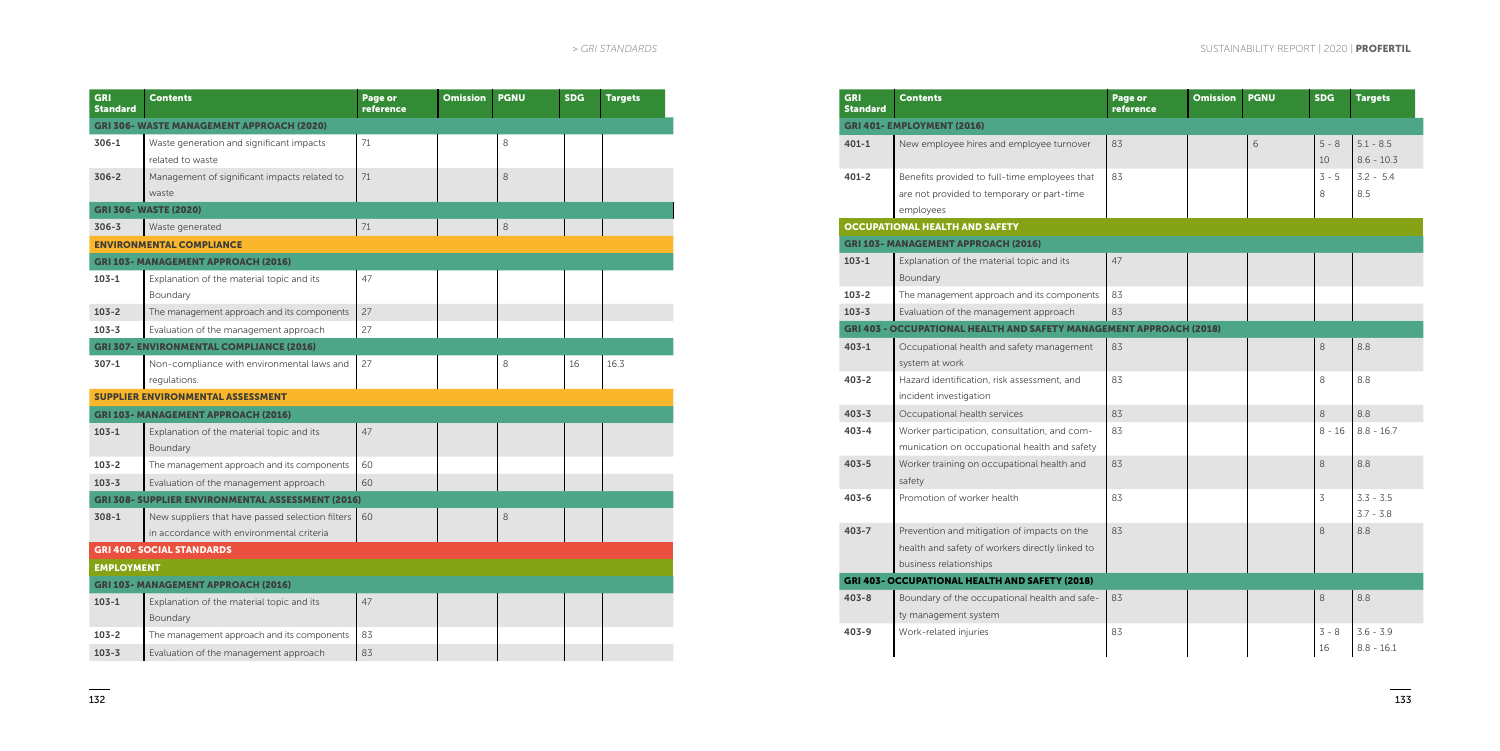| <b>GRI</b><br><b>Standard</b> | <b>Contents</b>                                          | Page or<br>reference | <b>Omission</b> | <b>PGNU</b> | <b>SDG</b> | <b>Targets</b>    |  |
|-------------------------------|----------------------------------------------------------|----------------------|-----------------|-------------|------------|-------------------|--|
| <b>TRAINING AND EDUCATION</b> |                                                          |                      |                 |             |            |                   |  |
|                               | <b>GRI 103- MANAGEMENT APPROACH (2016)</b>               |                      |                 |             |            |                   |  |
| $103 - 1$                     | Explanation of the material topic and its                | 47                   |                 |             |            |                   |  |
|                               | Boundary                                                 |                      |                 |             |            |                   |  |
| $103 - 2$                     | The management approach and its components               | 83                   |                 |             |            |                   |  |
| $103 - 3$                     | Evaluation of the management approach                    | 83                   |                 |             |            |                   |  |
|                               | <b>GRI 404- TRAINING AND EDUCATION (2016)</b>            |                      |                 |             |            |                   |  |
| $404 - 1$                     | Average hours of training per year per em-               | 83                   |                 | 6           | $4 - 5$    | $4.3 - 4.4$       |  |
|                               | ployee                                                   |                      |                 |             | $-8-$      | $4.5 - 5.1 - 8.2$ |  |
|                               |                                                          |                      |                 |             | 10         | $-10.3$           |  |
| $404 - 2$                     | Programs for upgrading employee skills and               | 83                   |                 |             | 8          | $8.2 - 8.5$       |  |
|                               | transition assistance programs                           |                      |                 |             |            |                   |  |
| $404 - 3$                     | Percentage of employees receiving regular                | 83                   |                 | 6           | $5 - 8$    | $5.1 - 8.5 -$     |  |
|                               | performance and career development reviews               |                      |                 |             | $-10$      | 10.3              |  |
|                               | <b>DIVERSITY AND EQUAL OPPORTUNITIES</b>                 |                      |                 |             |            |                   |  |
|                               | <b>GRI 103 MANAGEMENT APPROACH (2016)</b>                |                      |                 |             |            |                   |  |
| $103 - 1$                     | Explanation of the material topic and its                | 47                   |                 |             |            |                   |  |
|                               | Boundary                                                 |                      |                 |             |            |                   |  |
| $103 - 2$                     | The management approach and its components               | 83                   |                 |             |            |                   |  |
| $103 - 3$                     | Evaluation of the management approach                    | 83                   |                 |             |            |                   |  |
|                               | <b>GRI 405- DIVERSITY AND EQUAL OPPORTUNITIES (2016)</b> |                      |                 |             |            |                   |  |
| $405 - 1$                     | Diversity of governance bodies and employees             | 21.83                |                 | 6           | $5 - 8$    | $5.1 - 5.5 - 8.5$ |  |
|                               | <b>NON-DISCRIMINATION</b>                                |                      |                 |             |            |                   |  |
|                               | <b>GRI 103- MANAGEMENT APPROACH (2016)</b>               |                      |                 |             |            |                   |  |
| $103 - 1$                     | Explanation of the material topic and its                | 47                   |                 |             |            |                   |  |
|                               | Boundary                                                 |                      |                 |             |            |                   |  |
| $103 - 2$                     | The management approach and its components               | 27                   |                 |             |            |                   |  |
| $103 - 3$                     | Evaluation of the management approach                    | 27                   |                 |             |            |                   |  |
|                               | <b>GRI 406 - NON-DISCRIMINATION (2016)</b>               |                      |                 |             |            |                   |  |
| $406 - 1$                     | Incidents of discrimination and corrective               | 27                   |                 | 6           | $5 - 8$    | $5.1 - 8.8$       |  |
|                               | actions taken                                            |                      |                 |             |            |                   |  |

| <b>GRI</b><br><b>Standard</b> | <b>Contents</b>                                                         | Page or<br>reference | <b>Omission</b> | <b>PGNU</b>    | <b>SDG</b> | <b>Targets</b> |
|-------------------------------|-------------------------------------------------------------------------|----------------------|-----------------|----------------|------------|----------------|
|                               | <b>FREEDOM OF ASSOCIATION AND COLLECTIVE BARGAINING</b>                 |                      |                 |                |            |                |
|                               | <b>GRI 103- MANAGEMENT APPROACH (2016)</b>                              |                      |                 |                |            |                |
| $103 - 1$                     | Explanation of the material topic and its                               | 47                   |                 |                |            |                |
|                               | Boundary                                                                |                      |                 |                |            |                |
| $103 - 2$                     | The management approach and its components                              | 60                   |                 |                |            |                |
| $103 - 3$                     | Evaluation of the management approach                                   | 60                   |                 |                |            |                |
|                               | <b>GRI 407- FREEDOM OF ASSOCIATION AND COLLECTIVE BARGAINING (2016)</b> |                      |                 |                |            |                |
| $407 - 1$                     | Operations and suppliers in which the right to                          | 60                   |                 | 3              | 8          | 8.8            |
|                               | freedom of association and collective bargain-                          |                      |                 |                |            |                |
|                               | ing may be at risk                                                      |                      |                 |                |            |                |
| <b>CHILD LABOR</b>            |                                                                         |                      |                 |                |            |                |
|                               | <b>GRI 103- MANAGEMENT APPROACH (2016)</b>                              |                      |                 |                |            |                |
| $103 - 1$                     | Explanation of the material topic and its                               | 47                   |                 |                |            |                |
|                               | Boundary                                                                |                      |                 |                |            |                |
| $103 - 2$                     | The management approach and its compo-                                  | 60                   |                 |                |            |                |
|                               | nents                                                                   |                      |                 |                |            |                |
| $103 - 3$                     | Evaluation of the management approach                                   | 60                   |                 |                |            |                |
|                               | <b>GRI 408- CHILD LABOR (2016)</b>                                      |                      |                 |                |            |                |
| $408 - 1$                     | Operations and suppliers with significant risk                          | 60                   |                 | 5              | $8 - 16$   | $8.7 - 16.2$   |
|                               | of child labor                                                          |                      |                 |                |            |                |
|                               | <b>FORCED OR COMPULSORY LABOR</b>                                       |                      |                 |                |            |                |
|                               | <b>GRI 103- MANAGEMENT APPROACH (2016)</b>                              |                      |                 |                |            |                |
| $103 - 1$                     | Explanation of the material topic and its                               | 47                   |                 |                |            |                |
|                               | Boundary                                                                |                      |                 |                |            |                |
| $103 - 2$                     | The management approach and its components                              | 60                   |                 |                |            |                |
| $103 - 3$                     | Evaluation of the management approach                                   | 60                   |                 |                |            |                |
|                               | GRI 409- TRABAJO FORZOSO U OBLIGATORIO (2016)                           |                      |                 |                |            |                |
| 409-1                         | Operations and suppliers at significant risk for                        | 60                   |                 | $\overline{4}$ | 8          | 8.7            |
|                               | incidents of forced or                                                  |                      |                 |                |            |                |
|                               |                                                                         |                      |                 |                |            |                |